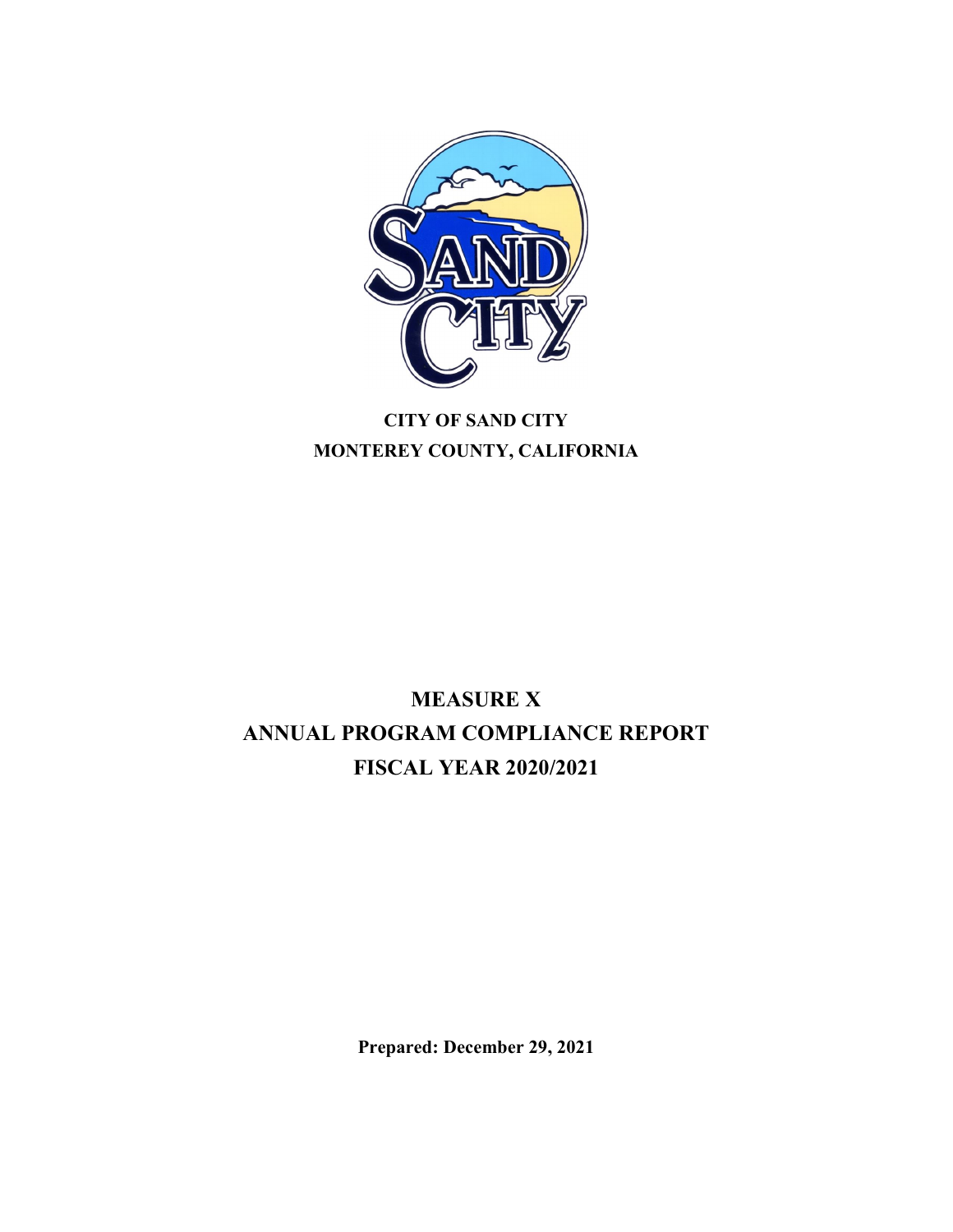### **ANNUAL PROGRAM COMPLIANCE REPORT**

The Annual Program Compliance Report should, at a minimum, describe the efforts of the local jurisdiction to comply with the policies of Measure X over the reporting period. The report should include a narrative of how the jurisdiction spent Measure X funds on local projects including the project title; brief description; discussion of the project benefits; and before and after pictures. A balance sheet should also be included with the report detailing the receipt and expenditure of Measure X funds, as shown in the example below.

#### **Fiscal Year 2020/2021 Update**

The current Maintenance of Effort (MOE) requirement for the City of Sand City (City) for Fiscal Year (FY) 2020/2021 is \$490,895. This MOE should be the higher of either the average of transportation-related general fund expenditures for FY 2009/10, 2010/11, and 2011/12 or the expenditures in FY 2016/17, indexed for inflation. These expenditures were reported by the City's auditor in the "Streets and Roads Annual Report" for the fiscal years noted above and which were submitted to the State Controller's Office (SCO). However, in reviewing these reports it appears that the City may have included expenditures such as staff salaries, equipment purchases, etc., which may have incorrectly inflated these amounts resulting in a higher MOE requirement. The City has been working with its auditor and internal accounting staff to determine if reporting errors occurred and has reached out to the SCO to discuss this issue. In addition, the City has been in communication with TAMC over the last several months regarding this issue in an effort to be transparent.

All this said, during FY 20/21 the City continued to bank annual revenues from Measure X towards a future street reconstruction project. As reported previously, in 2017 the City was awarded a State Water Resources Control Board (SWRCB) Proposition 1 Technical Assistance grant to fund the conceptual design of a "green street/complete street" project involving the reconstruction of Contra Costa Street and Catalina Street. The project became known as the "West End Stormwater Improvement Project" (the WESI Project). The WESI Project is a retrofit of the aforementioned streets to integrate Low Impact Development (LID) strategies to address flood control, water quality, and meet community objectives. The project proposes to install the following LID features: (1) bioretention facilities, (2) permeable pavement in parking/sidewalk areas, (3) new catch basins, (4) a series of horizontal infiltration chambers, and (5) new storm drain routing and abandonment of existing storm drains in various locations.

In May 2020 the City was informed that it was awarded Proposition 1 Round 1 Integrated Regional Water Management (IRWM) Implementation Grant funding to support the Catalina St. project. In February 2021 the City was notified that it was awarded Proposition 1 Storm Water Round 2 Implementation Grant funding for the Contra Costa St. Project. However, due to escalating construction and material costs it is anticipated that the construction cost for both projects will exceed the available grant funding. Since the Contra Costa St. project is the larger of the two streets, the City is banking its share of Measure X funds towards the design and/or construction of the Contra Costa St. project.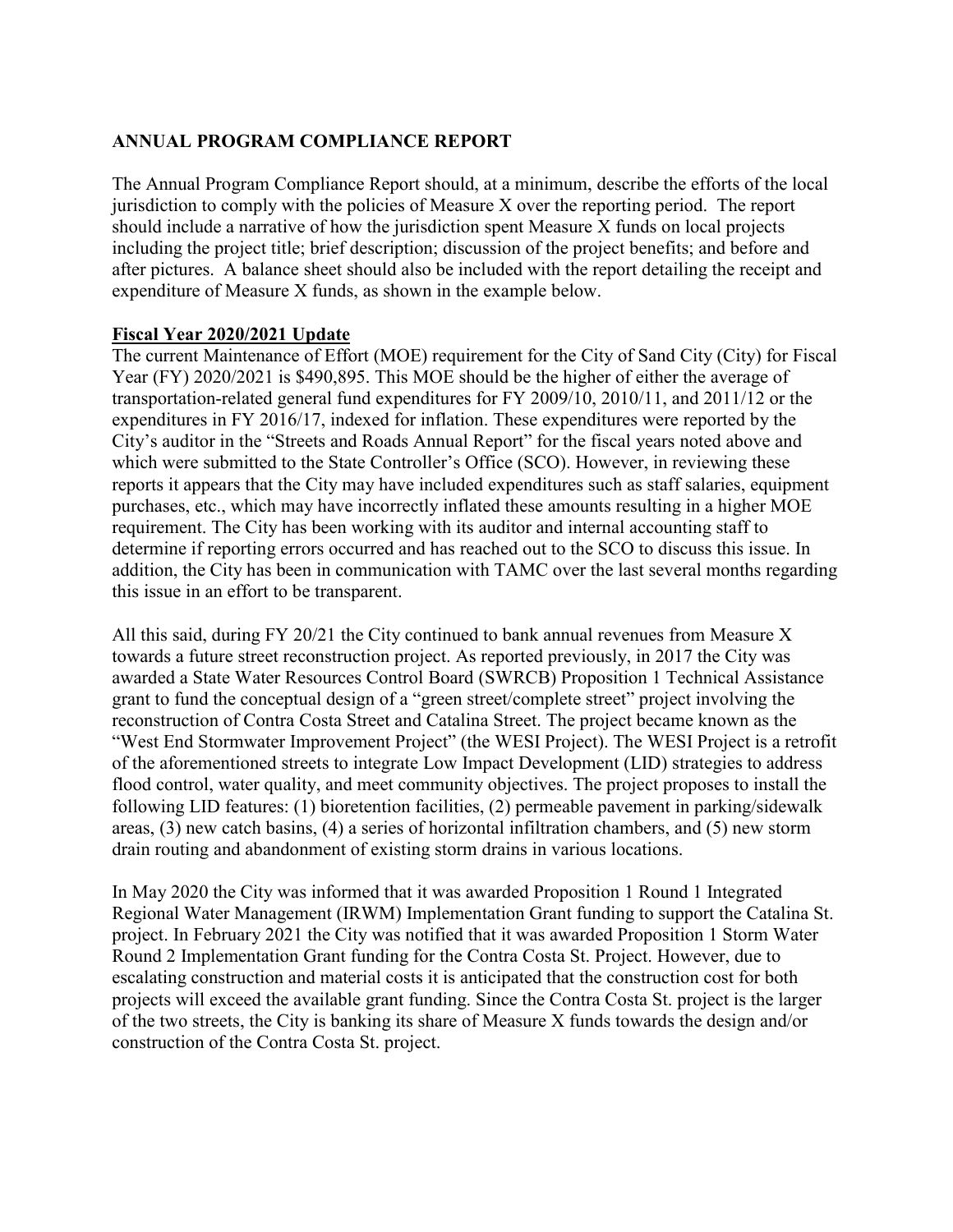| VII I VI DAND VII I - I I 406 I DALMNUD DIIDD I DANNII DD |                          |  |  |  |
|-----------------------------------------------------------|--------------------------|--|--|--|
| <b>REVENUES</b>                                           |                          |  |  |  |
| Carryover from Previous Year                              | \$91,926.02              |  |  |  |
| Measure X Revenues                                        | \$15,763.34              |  |  |  |
| Earning on Interest                                       | \$0.00                   |  |  |  |
| <b>TOTAL REVENUES:</b>                                    | \$107,689.36             |  |  |  |
|                                                           |                          |  |  |  |
| <b>EXPENDITURES</b>                                       |                          |  |  |  |
| (Listing of Program Expenditures)                         | \$0.00 (revenues banked) |  |  |  |
| <b>TOTAL EXPENDITURES:</b>                                | \$0.00                   |  |  |  |
|                                                           |                          |  |  |  |
| <b>FUND BALANCE, END OF PERIOD:</b>                       | \$107,689.36             |  |  |  |

### **CITY OF SAND CITY – FY 20/21 BALANCE SHEET EXAMPLE**

As attachments to the Annual Program Compliance Report, the jurisdiction should include the following additional reports:

ATTACHMENT 1: Independent Audit of Financial Statements for Measure X Funds, Prior Fiscal Year ATTACHMENT 2: Five-Year Capital Improvement Program

ATTACHMENT 3: Pavement Management Program Report Letter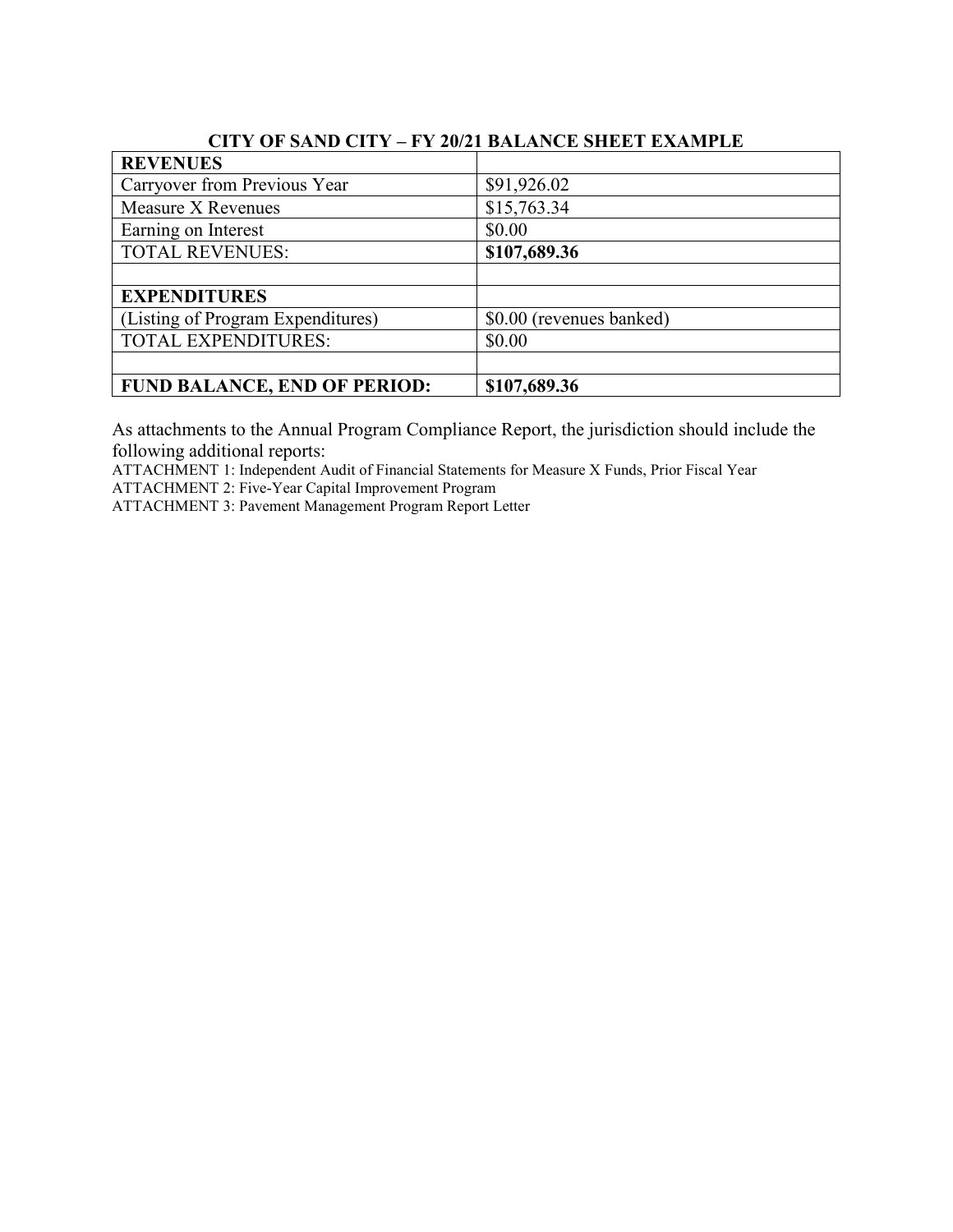### **ATTACHMENT 1**

#### **INDEPENDENT AUDIT OF FINANCIAL STATEMENTS**

Note: the City of Sand City is banking its share of Measure X revenues towards a future project and did not expend any Measure X funds during Fiscal Year 20/21. As a result, the City's annual audit will not reflect or include any Measure X spending and a separate audit was not conducted on Measure X funds. However, the City has attached the following letter entitled, "Independent Accountant's Report", dated December 02, 2021 prepared by Hayashi Wayland, LLP.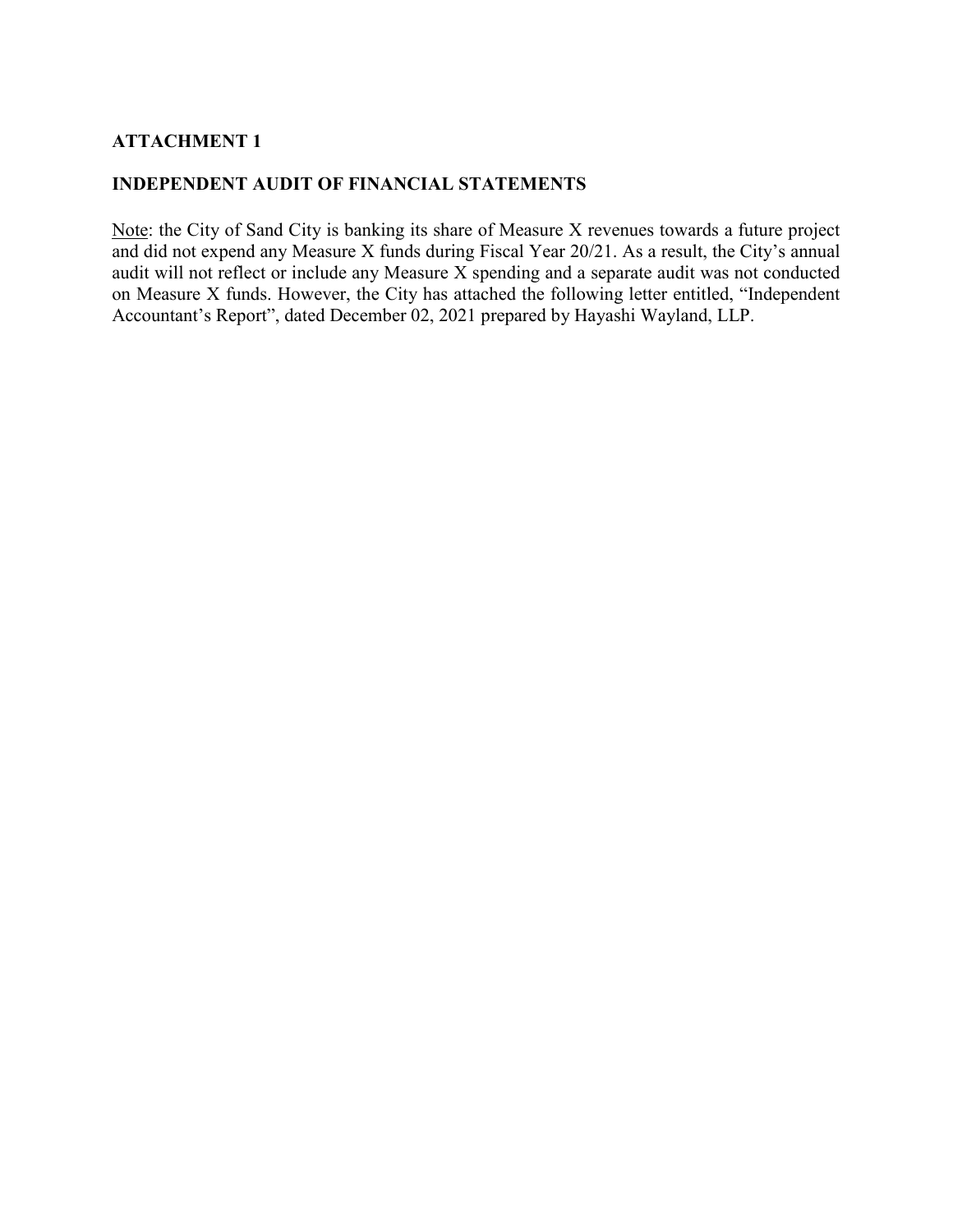

#### **INDEPENDENT ACCOUNTANT'S REPORT**

City of Sand City 1 Pendergrass Way Sand City, California 93955

We have examined the City of Sand City's compliance with the requirements in Transportation Agency for Monterey County (TAMC) Ordinance No. 2016-01 Transportation Safety and Investment Plan and in the Measure X Master Programs Funding Agreement between TAMC and the City of Sand City during the year ended June 30, 2021. Management of the City of Sand City is responsible for the City's compliance with the specified requirements. Our responsibility is to express an opinion on the City of Sand City's compliance with the specified requirements based on our examination.

Our examination was conducted in accordance with attestation standards established by the American Institute of Certified Public Accountants. Those standards require that we plan and perform the examination to obtain reasonable assurance about whether the City of Sand City complied, in all material respects, with the specified requirements referenced above. An examination involves performing procedures to obtain evidence about whether the City of Sand City complied with the specified requirements. The nature, timing, and extent of the procedures selected depend on our judgment, including an assessment of the risks of material noncompliance with the requirements referenced above, whether due to fraud or error. We believe that the evidence we obtained is sufficient and appropriate to provide a reasonable basis for our opinion.

Our examination disclosed that the City was not able to certify in an annual Maintenance of Effort Report verification that they expended from its general fund an amount not less than the annual average of its expenditures from its general fund during the preceding three fiscal years as reported to the State Controller on the Street Report.

In our opinion, except for the noncompliance described in the preceding paragraph, the City of Sand City complied, in all material respects, with TAMC Ordinance No. 2016-01 Transportation Safety Investment Plan and with the Measure X Master Programs Funding Agreement for the year ended June 30, 2021.

Hayashi Wayland, LLP

Salinas, California December 2, 2021

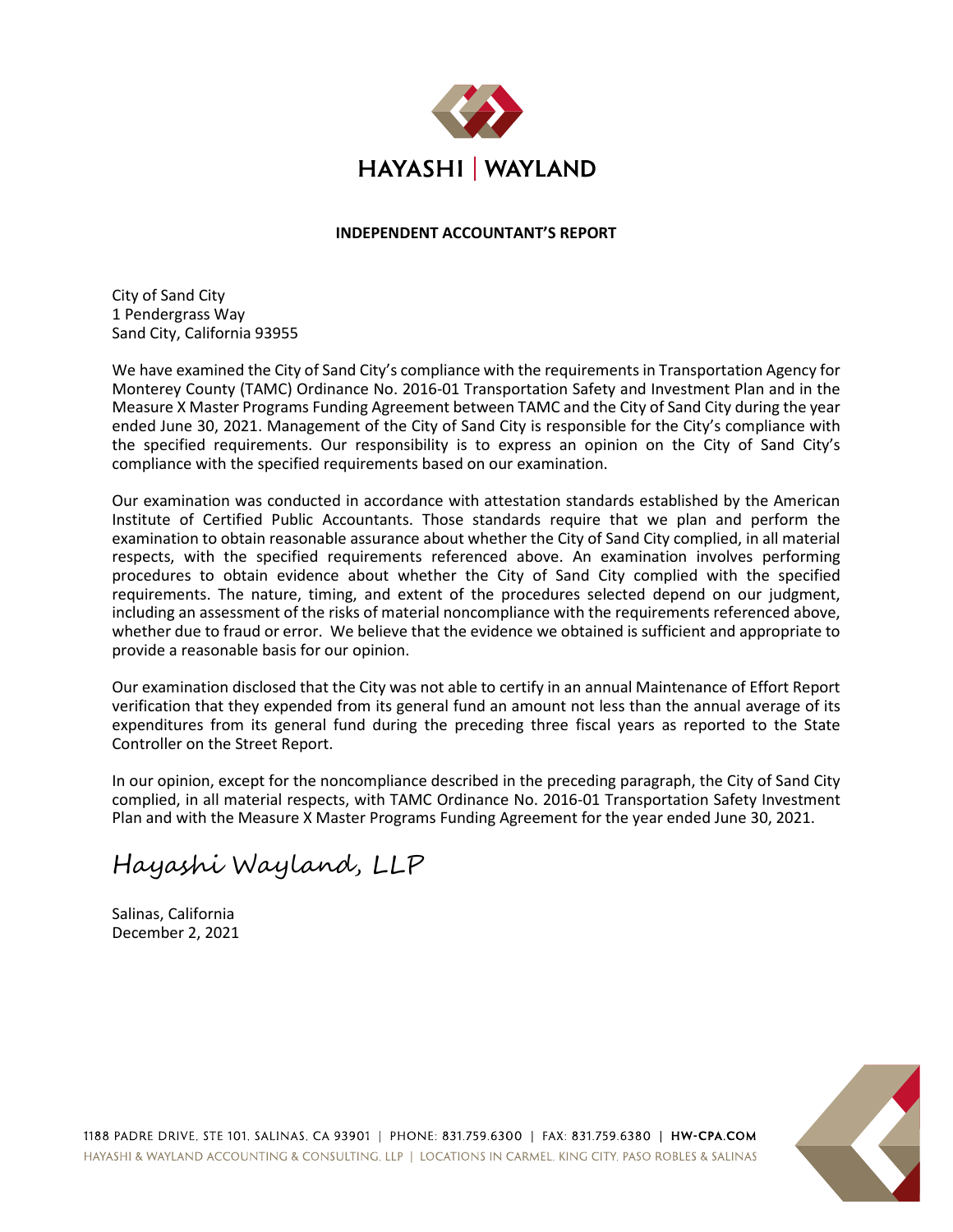# TAMC - MEASURE X Sales Tax for Streets

Revenue Posted to 38-4302-11 Expense Posted to 38-5020-11

|            |         | <b>Grand Total</b>     | 107,689.36 | 0.00     |                |
|------------|---------|------------------------|------------|----------|----------------|
|            |         | <b>Total FY 20-21</b>  | 15,763.34  | 0.00     |                |
| 4/25/2021  | 524660  | Oct-Dec 2020           | 7,623.40   |          | 107,689.36     |
| 12/15/2020 | 509474  | July-Sep 2020          | 8,139.94   |          | 100,065.96     |
|            |         | <b>Total FY 19-20</b>  | 28,616.45  |          |                |
| 9/15/2020  | 500234  | Apr-June 2020          | 7,146.15   |          | 91,926.02      |
| 6/19/2020  | 490600  | Jan-Mar 2020           | 5,207.63   |          | 84,779.87      |
| 3/16/2020  | 478923  | Oct-Dec 2019           | 7,992.81   |          | 79,572.24      |
| 1/21/2020  | 472833  | July-Sept 2019         | 8,269.86   |          | 71,579.43      |
|            |         | Carryover              | 7,751.92   |          |                |
| 12/5/2019  | 467665  | April-June 2019        | 7,751.92   |          | 63,309.57      |
|            |         | <b>Total FY 18-19</b>  | 29,540.37  |          |                |
| 6/7/2019   | 447209  | Jan-Mar 2019           | 6,922.50   |          | 55,557.65      |
| 3/11/2019  | 436772  | Oct-Dec 2018           | 7,598.25   |          | 48,635.15      |
| 12/1/2018  | 427210  | <b>July - Sep 2018</b> | 8,557.67   |          | 41,036.90      |
| 9/14/2018  | 415645  | April-Jun 2018         | 6,461.95   |          | 32,479.23      |
|            |         | <b>Total FY 17-18</b>  | 26,017.28  |          |                |
| 6/4/2018   | 403566  | Jan - Mar 2018         | 7,334.99   |          | 26,017.28      |
| 3/8/2018   | 393491  | Oct - Dec 2017         | 7,491.38   |          | 18,682.29      |
| 12/15/2017 | 382928  | July - Sept 2017       | 6,939.88   |          | 11,190.91      |
| 10/2/2017  | 375517  | April - June 2017      | 4,251.03   |          | 4,251.03       |
| Date       | Check # | <b>Description</b>     | Received   | Paid Out | <b>Balance</b> |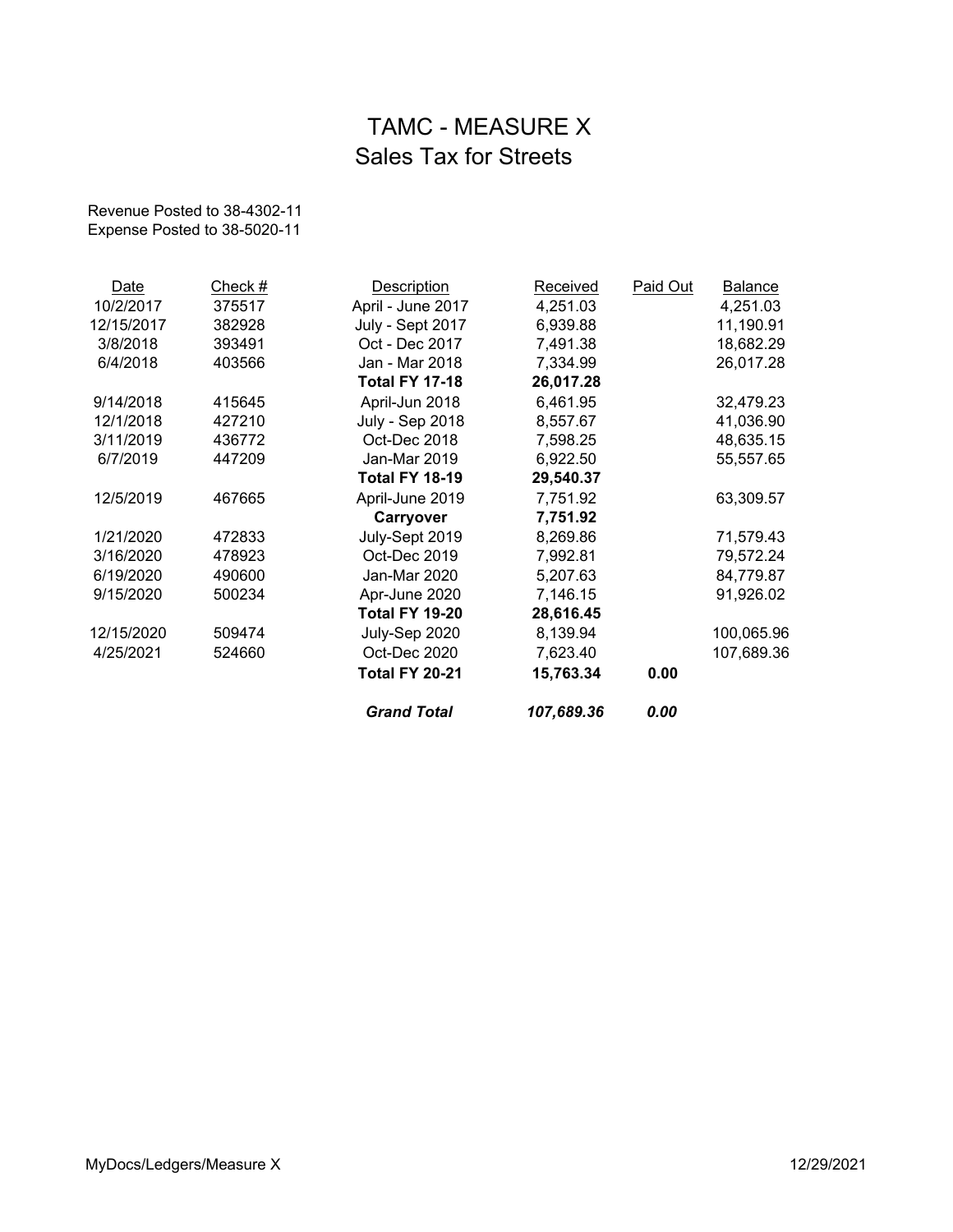### **FIVE YEAR CAPITAL IMPROVEMENT PROGRAM**

### **CITY OF SAND CITY MEASURE X FIVE-YEAR CAPITAL IMPROVEMENT PROGRAM FOR FISCAL YEARS 2021/22 – 2025/26 West End Stormwater Improvement Project - Contra Costa St.**

| <b>YEAR 1 – FY 21/22</b> |                                             |                   |                  |            |
|--------------------------|---------------------------------------------|-------------------|------------------|------------|
| Project                  | <b>Description &amp; Phase</b>              | <b>Total Cost</b> | <b>Measure X</b> | <b>PCI</b> |
| <b>West End</b>          | <b>Description:</b> retrofit of an existing | \$335,000         | \$0.00           | $60 - 65$  |
| <b>Stormwater</b>        | collector street to integrate Low           | (Assume $50\%$    | (assumes)        |            |
| Improvement              | <b>Impact Development (LID)</b>             | of total Task 1   | City will        |            |
| Project                  | strategies to address flood control,        | Project Admin.    | "bank"           |            |
|                          | water quality, and meet                     | cost of \$82,000  | funds for        |            |
|                          | community objectives. The project           | and all of Task   | use during       |            |
|                          | proposes to install: $(1)$                  | 2 Planning,       | the              |            |
|                          | bioretention facilities, (2)                | Design, Engr.,    | construction     |            |
|                          | permeable pavement in                       | Enve., cost of    | phase)           |            |
|                          | parking/sidewalk areas, (3) new             | \$294,000,        |                  |            |
|                          | catch basins, (4) horizontal                | based on grant    |                  |            |
|                          | infiltration chambers, and (5) new          | budget)           |                  |            |
|                          | storm drain routing and                     |                   |                  |            |
|                          | abandonment of existing storm               |                   |                  |            |
|                          | drains in various locations.                |                   |                  |            |
|                          | <b>Phase:</b> Task 1 Project Admin. and     |                   |                  |            |
|                          | Task 2 Planning, Design, Engr.,             |                   |                  |            |
|                          | Enve.                                       |                   |                  |            |
|                          | <b>Totals:</b>                              | \$376,000         | \$0.00           |            |

#### **YEAR 2 – FY 22/23**

| Project           | <b>Description &amp; Phase</b>              | <b>Total Cost</b> | <b>Measure X</b> | <b>PCI</b> |
|-------------------|---------------------------------------------|-------------------|------------------|------------|
| <b>West End</b>   | <b>Description:</b> retrofit of an existing | \$1,353,411       | \$180,514        | 60-65      |
| <b>Stormwater</b> | collector street to integrate Low           | (assume           | (based on        |            |
| Improvement       | <b>Impact Development (LID)</b>             | remaining 50%     | actual           |            |
| Project           | strategies to address flood control,        | of total Task 1   | revenues         |            |
|                   | water quality, and meet                     | Project Admin.    | from             |            |
|                   | community objectives. The project           | cost of \$82,000  | Measure X        |            |
|                   | proposes to install: (1) bioretention       | and $50\%$ of     | to date and      |            |
|                   | facilities, (2) permeable pavement          | Task 3 Constr.,   | forecasted       |            |
|                   | in parking/sidewalk areas, (3) new          | Implement.        | revenue          |            |
|                   | catch basins, (4) horizontal                | cost of           | estimates        |            |
|                   | infiltration chambers, and (5) new          | \$2,624,822       | provided         |            |
|                   | storm drain routing and                     |                   |                  |            |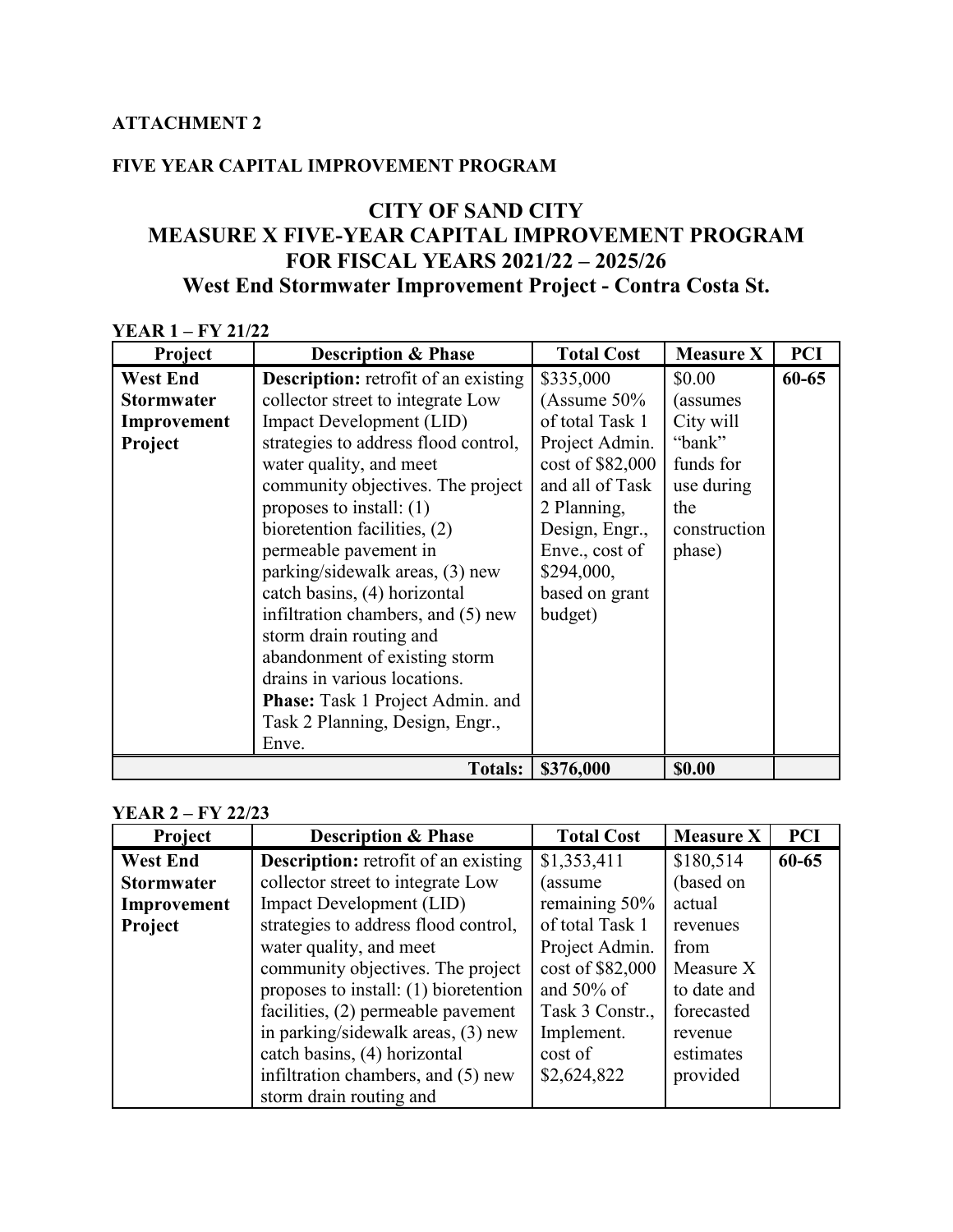| abandonment of existing storm<br>drains in various locations.<br><b>Phase:</b> Task 3 Constr./Implement. | based on grant<br>budget) | $\vert$ by TAMC<br>on $12/8/20$ |  |
|----------------------------------------------------------------------------------------------------------|---------------------------|---------------------------------|--|
|                                                                                                          | Totals: \ \\$1,312,411    | <b>\$0.00</b>                   |  |

### **YEAR 3 – FY 23/24**

| Project     | <b>Description &amp; Phase</b>                | <b>Total Cost</b> | <b>Measure X</b> | <b>PCI</b> |
|-------------|-----------------------------------------------|-------------------|------------------|------------|
| FY 23/24    | <b>Description:</b> retrofit of an existing   | \$1,350,791       | \$180,514        | 100        |
| Rehab/      | collector street to integrate Low             | (assume           | (based on        |            |
| Maintenance | <b>Impact Development (LID)</b>               | remaining 50%     | actual           |            |
|             | strategies to address flood control,          | of Task 3         | revenues         |            |
|             | water quality, and meet community             | Constr.,          | from             |            |
|             | objectives. The project proposes to           | Implement.        | Measure X        |            |
|             | install: $(1)$ bioretention facilities, $(2)$ | cost of           | to date and      |            |
|             | permeable pavement in                         | \$2,624,822       | forecasted       |            |
|             | parking/sidewalk areas, (3) new               | plus Task 4       | revenue          |            |
|             | catch basins, (4) horizontal                  | Monit.,           | estimates        |            |
|             | infiltration chambers, and (5) new            | Perform., and     | provided         |            |
|             | storm drain routing and                       | Task 5 Educ.,     | by TAMC          |            |
|             | abandonment of existing storm                 | Outreach costs    | on $12/8/20$ )   |            |
|             | drains in various locations.                  | based on grant    |                  |            |
|             | Phase: Task 3 Constr./Implement.,             | budget)           |                  |            |
|             | Task 4 Monit, Perform., Task 5                |                   |                  |            |
|             | Educ./Outreach, Closeout                      |                   |                  |            |
|             | <b>Totals:</b>                                | \$1,350,791       |                  |            |

### **YEAR 4 – FY 24/25**

| <b>Project</b>                    | <b>Description &amp; Phase</b>                         | <b>Total Cost</b> | <b>Measure X</b> | PCI |
|-----------------------------------|--------------------------------------------------------|-------------------|------------------|-----|
| FY 24/25<br>Rehab/<br>Maintenance | <b>Description:</b> To be determined.<br><b>Phase:</b> | TBD               | <b>TBD</b>       |     |
|                                   | <b>Totals:</b>                                         |                   |                  |     |

### **YEAR 5 – FY 25/26**

| Project     | <b>Description &amp; Phase</b>        | <b>Total Cost</b> | <b>Measure X</b> | PCI |
|-------------|---------------------------------------|-------------------|------------------|-----|
| FY 25/26    | <b>Description:</b> To be determined. | TBD               | <b>TBD</b>       |     |
| Rehab/      | <b>Phase:</b>                         |                   |                  |     |
| Maintenance |                                       |                   |                  |     |
|             | <b>Totals:</b>                        |                   |                  |     |

### **DEFINITIONS OF REQUESTED INFORMATION:**

1. Project: The title of the project to receive Measure X funding.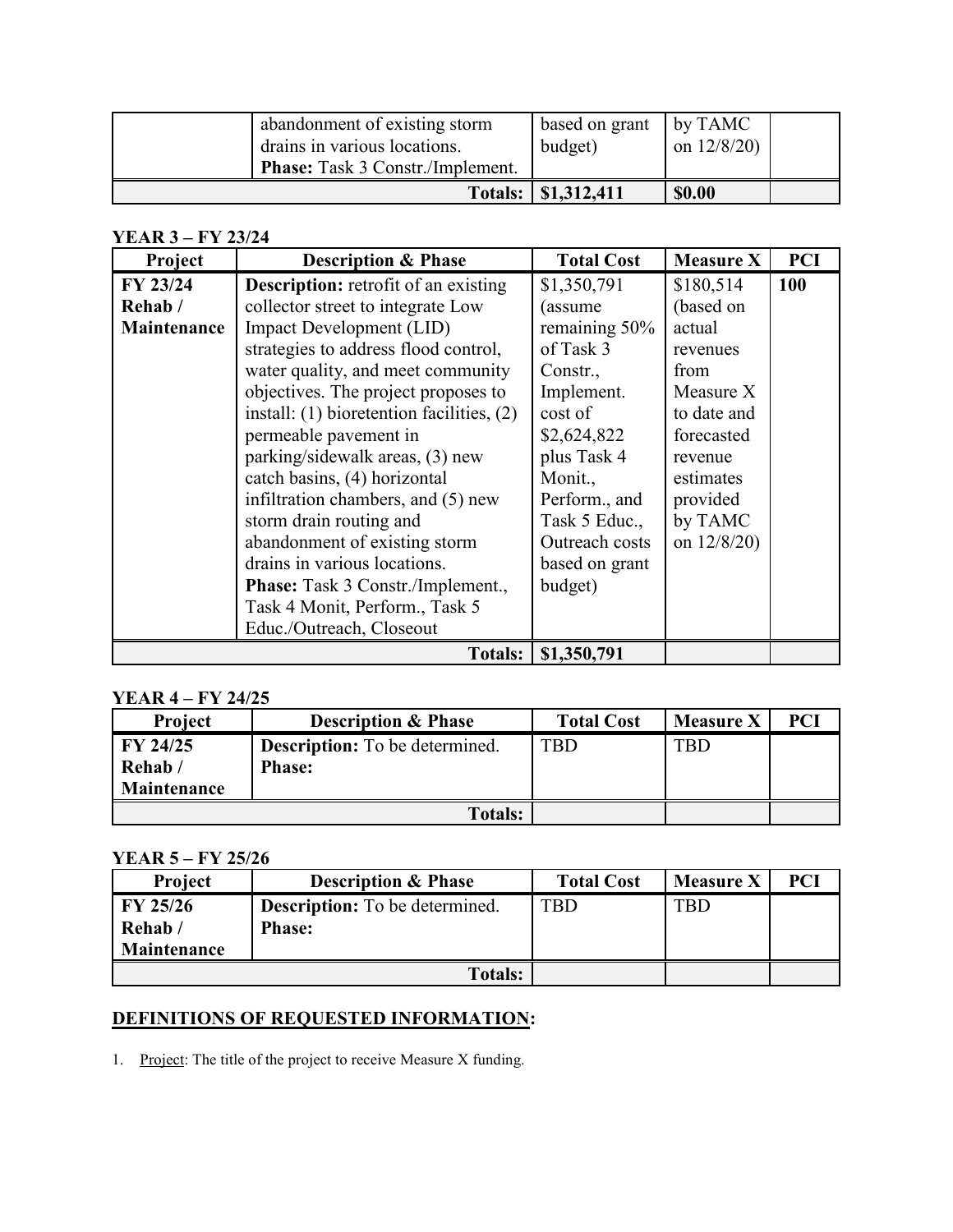- 2. Description & Phase: A general description of the project and the phase (e.g. Environmental; Design; Right-of-Way; or Construction) that will be funded in the given year.
- 3. Total Cost: The total cost of the project by the Tasks listed.
- 4. Measure  $X$ : The amount of Measure X funding that will be expended on the project.
- 5. PCI: The Pavement Condition Index for the roadway, from the local jurisdiction's Pavement Management Program.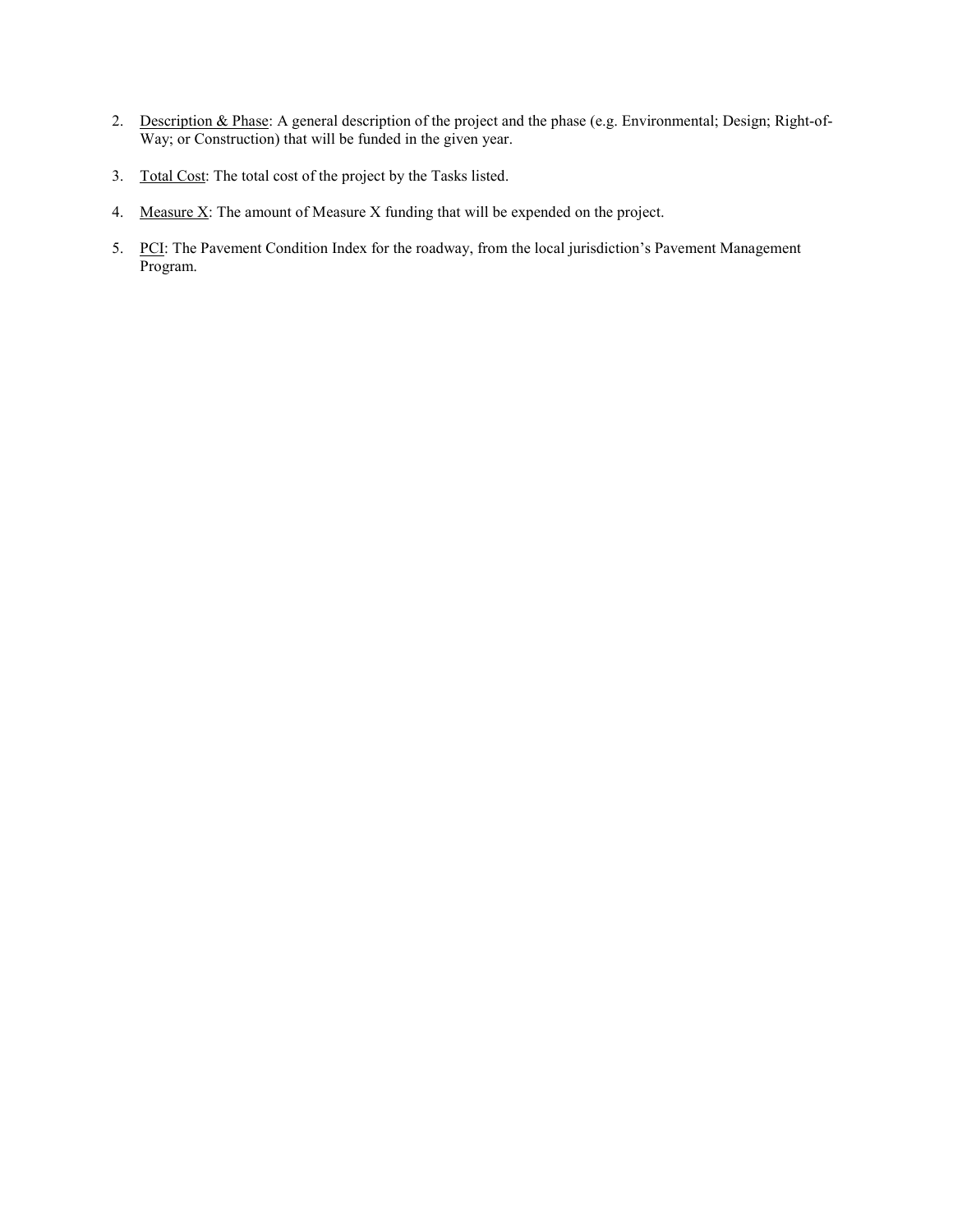### **ATTACHMENT 3**

### **PAVEMENT MANAGEMENT PROGRAM REPORT LETTER**